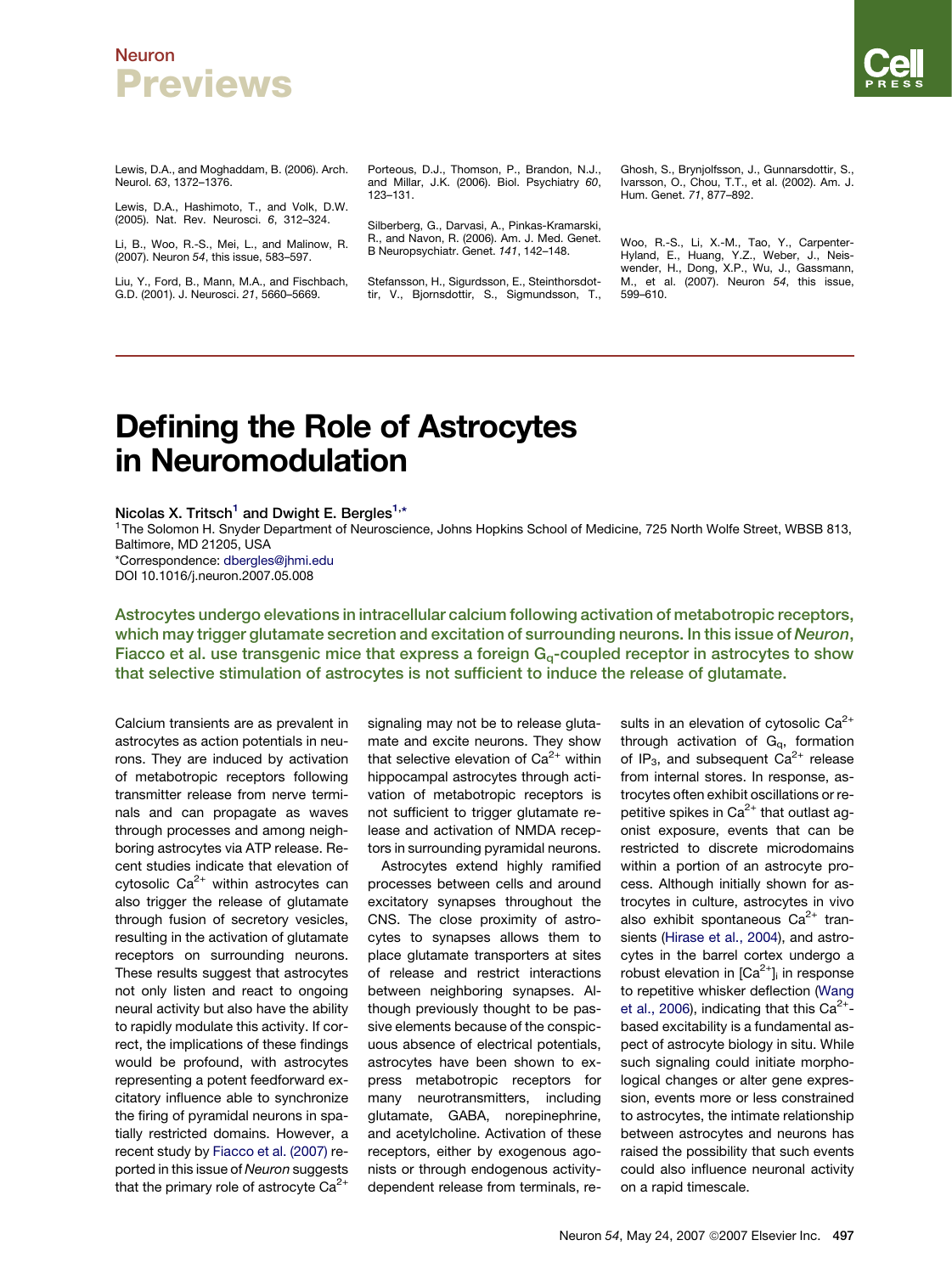### Neuron Previews



#### Figure 1. Neuromodulation by Astrocytes

A presynaptic neuron (blue) and a postsynaptic neuron (beige) form an excitatory synapse that is contacted by an astrocyte (green). Astrocytes express metabotropic receptors that can elevate [Ca<sup>2+</sup>]<sub>i</sub>. Previous studies have reported that this rise in astrocyte Ca<sup>2+</sup> induces glutamate release and activation of neuronal NMDA receptors. Here, Fiacco et al. use transgenic mice that express a foreign metabotropic receptor, MrgA1, to ensure selective stimulation of astrocytes. Activation of MrgA1 did not lead to NMDA receptor activation in neurons, suggesting that elevation of astrocyte  $Ca^{2+}$  is not sufficient to trigger glutamate release. DHPG, agonist of group I metabotropic glutamate receptors; FLRFa, phe-leu-arg-phe amide, agonist of MrgA1; Ets, endothelins (1 and 3).

Astrocytes maintained in culture are capable of releasing glutamate into the media through various means, including volume-sensitive anion channels, gap junction hemichannels, and fusion of glutamate-filled secretory vesicles. Induction of astrocyte  $Ca<sup>2+</sup>$  transients in astrocyte-neuron cocultures using metabotropic agonists, brief touch, or photolysis of caged  $Ca^{2+}$ , causes the appearance of an NMDA receptordependent slow inward current (SIC) in nearby neurons and an increase in the frequency of mEPSCs (Araque et al., [1998](#page-2-0)). These effects appear to require vesicle secretion from astrocytes, as it can be prevented by toxins that cleave SNARE proteins or by overexpression of dominant-negative SNAREs in astrocytes.  $Ca^{2+}$ -dependent exocytosis has been confirmed in astrocytes by monitoring whole-cell capacitance and destaining of amphipathic FM dyes using total internal reflection microscopy ([Haydon and Carmignoto, 2006](#page-3-0)). However, these cultured cells bear little resemblance to astrocytes, notably lacking the highly ramified appearance of astrocytes within intact gray matter, raising concern that they may also exhibit physiological properties that are not representative of astrocytes in vivo. Nevertheless, essential aspects of this astrocyte-neuron signaling have been substantiated in acute brain slices. In some astrocytes, elevation of  $Ca^{2+}$ through stimulation of  $G_q$ -coupled metabotropic receptors, photolysis of caged  $IP_3$  or caged  $Ca^{2+}$  directly infused into an astrocyte, or repetitive depolarization of the astrocyte membrane results in glutamate-dependent effects on neurons in the vicinity, including activation of presynaptic ([Fiacco and](#page-3-0) [McCarthy, 2004; Jourdain et al., 2007;](#page-3-0) [Kang et al., 1998\)](#page-3-0) and postsynaptic ionotropic receptors ([Fellin et al., 2004;](#page-3-0) [Parri et al., 2001](#page-3-0)). Thus, several groups have reported that elevation of  $Ca^{2+}$  in astrocytes in brain slices triggers the release of glutamate at a concentration sufficient to activate receptors on surrounding neurons (Figure 1).

However, concerns have been raised that the mechanisms that were used to induce  $Ca^{2+}$  elevations in as-

trocytes were either nonphysiological (global elevation of  $Ca^{2+}$  or IP<sub>3</sub>, extreme depolarization) or nonselective (bath application of agonists of unknown specificity). As metabotropic receptors appear to provide the primary link between neuronal activity and astrocyte  $Ca^{2+}$  signaling in vivo, what is needed is a way to unambiguously activate only metabotropic receptors in astrocytes in situ. Fiacco and colleagues accomplished this feat by creating a line of mice in which a "foreign"  $G_q$ -coupled receptor is selectively expressed in astrocytes using a portion of the human GFAP promoter. To ensure specificity, they chose to express the MrgA1 receptor, a receptor that is only expressed in peripheral sensory neurons involved in nociception [\(Dong et al., 2001](#page-3-0)). By crossing *hGFAP-tTA* mice with *tetO-MrgA1-GFP* mice they were able force expression of MrgA1 in 80% of astrocytes in the hippocampus; selective expression of MrgA1 in astrocytes was confirmed through colocalization of GFP and GFAP. Although the endogenous ligand of MrgA1 has not been identified, this receptor can be activated by the phe-leu-arg-phe amide (FLRFa) peptide. Accordingly, application of FLRFa to acute hippocampal slices elicited a rise in  $Ca^{2+}$  in a majority of astrocytes. The amplitudes of these responses were comparable to those observed in response to mGluR activation, although FLRFainduced  $Ca<sup>2+</sup>$  transients were typically longer lasting. As expected, FLRFa did not alter astrocyte or neuron  $Ca^{2+}$ levels in *MrgA1*- (*hGFAP-tTA<sup>+</sup>* ) mice, confirming that *MrgA1<sup>+</sup>* mice provide a means to probe the consequences of astrocyte  $Ca^{2+}$  signaling in acute tissue.

While  $Ca^{2+}$  signaling in astrocytes has many potential consequences, Fiacco et al. focused their studies on NMDA receptor-dependent SICs. Unfortunately, however, application of FLRFa did not result in the appearance of SICs in CA1 pyramidal neurons in hippocampal slices from *MrgA1+* mice; FLRFa also did not affect the amplitude or kinetics of mEPSCs or induce  $Ca^{2+}$ transients in the dendrites of these neurons. Based on these findings,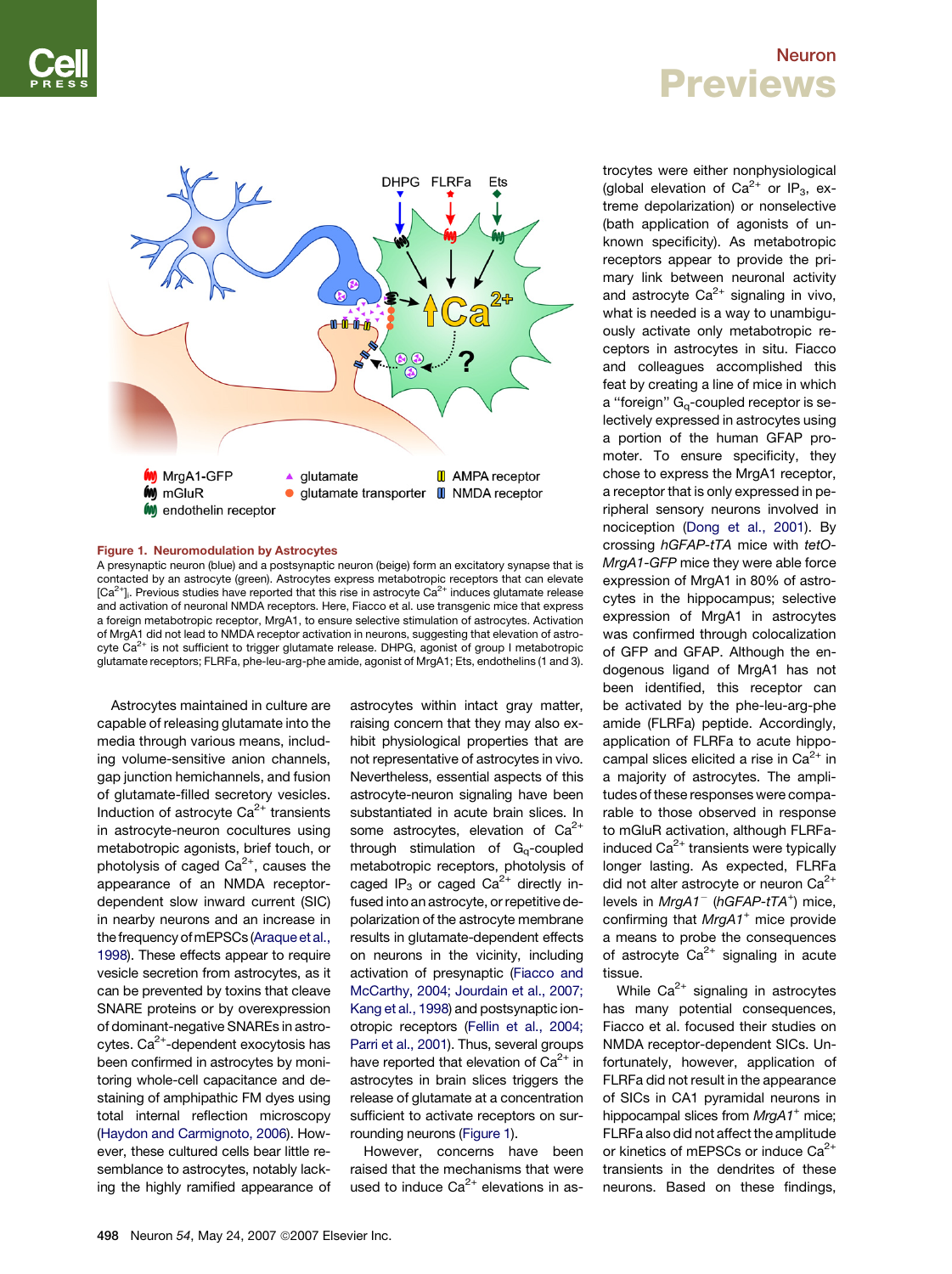### <span id="page-2-0"></span>**Neuron Previews**

they conclude that a metabotropic receptor-induced rise in  $Ca<sup>2+</sup>$  is not sufficient to trigger glutamate release from astrocytes. Could the constitutive expression of the MrgA1 receptor have caused some unanticipated disruption in the ability of  $Ca^{2+}$  to trigger glutamate secretion? This seems less likely, as Fiacco et al. were able to replicate their own published findings ([Fiacco](#page-3-0) [and McCarthy, 2004](#page-3-0)), showing that photorelease of  $IP_3$  within astrocytes caused a small increase in the frequency of spontaneous AMPA receptor-mediated EPSCs in *MrgA1<sup>+</sup>* mice, an effect that was previously shown to be blocked by group I mGluR antagonists ([Fiacco and McCarthy, 2004\)](#page-3-0). Nevertheless, these findings do not completely remove the possibility that expression of this foreign  $G_q$ -coupled receptor alters an aspect of astrocyte physiology that is critical for  $Ca^{2+}$ dependent glutamate release near postsynaptic NMDA receptors.

What about mice in which MrgA1 has not been expressed? In a surprising twist, the authors also were unable to induce SICs in hippocampal pyramidal neurons in wild-type mice following bath application of endothelins or photorelease of  $Ca^{2+}$  in astrocytes, manipulations that produced reliable  $Ca<sup>2+</sup>$  transients in astrocytes. However, NMDA receptor-dependent events reminiscent of SICs were observed in CA1 pyramidal neurons when *MrgA1<sup>+</sup>* hippocampal slices were exposed to hypotonic solution containing 20% less NaCl; these events were blocked by APV but were unaffected by pretreatment with bafilomycin A, an inhibitor of the proton ATPase that is required to load glutamate into secretory vesicles, suggesting that they do not arise through fusion of glutamate-loaded vesicles. To avoid the possibility that hypotonic solution induced glutamate release by acting indirectly though a G proteinmediated signaling pathway, the authors made use of a third line of transgenic mice in which the type 2  $IP_3$ receptor has been knocked out ([Li](#page-3-0) [et al., 2005\)](#page-3-0). The type 2  $IP<sub>3</sub>$  receptor appears to be the predominant isoform expressed by astrocytes, as application of a variety of metabotropic

receptor agonists, including DHPG, to hippocampal slices from *IP3R2*-*/*mice failed to elevate  $[Ca^{2+}]$ <sub>i</sub> in astrocytes. However, hypotonic solution reliably induced SIC-like events in these mice, indicating that there is a mode of glutamate release that does not require  $IP_3$ -dependent release of  $Ca^{2+}$ from astrocyte internal stores. While these experiments do not directly address why  $Ca^{2+}$  elevation was insufficient to trigger glutamate release in their hands, the findings suggest that cell swelling can induce slow NMDA receptor-mediated transients. In this regard, it will be important for those who reliably observe DHPG-induced SICs to assess whether this phenomenon is preserved in mice in which astrocytes express a dominant-negative SNARE ([Pascual et al., 2005](#page-3-0)).

How are we to reconcile these findings with evidence from other laboratories that support the release of glutamate from astrocytes? In any physiological study where conflicting observations are made, there is a tendency to focus on technical minutiae. However, in this case a simple manipulation is all that is required to induce the phenomenon—bath application of a drug (e.g., DHPG) while looking for the appearance of relatively large, slow inward currents. Thus, it seems unlikely that recording conditions or technical expertise could provide an explanation. McCarthy and colleagues reported recently that constitutive expression of a different foreign receptor, in this case one that is coupled to Gi , led to hydrocephalus, despite the fact that the transgenic animals were never exposed to an agonist for this receptor. This finding highlights the potential problems associated with expressing a foreign receptor to achieve cell-specific manipulation. However, because Fiacco et al. were unable to elicit SICs in wild-type mice using even more forceful methods than metabotropic receptor activation to induce a rise in astrocyte  $\lbrack Ca^{2+}\rbrack _i$ , this cannot be the only explanation.

A consistent observation has been that SICs are observed in less than one-third of hippocampal CA1 pyramidal neurons following DHPG application [\(Fellin et al., 2004](#page-3-0)). Thus, exclud-

ing all other sources of variability, Fiacco et al. should have observed SICs in three of the nine CA1 pyramidal cells in *MrgA1<sup>+</sup>* mice that were exposed to DHPG in their study; although this is a small sample size, DHPG also failed to elicit neuronal  $Ca<sup>2+</sup>$  transients in nine other neurons in *MrgA1<sup>+</sup>* mice. To have not observed the phenomenon raises the possibility that different groups have unknowingly selected different populations of pyramidal neurons for their recordings. Regardless, it appears that there is a yet unidentified variable that critically impacts glutamate signaling from astrocytes. In this regard, one has to consider that work in brain slices always involves a mix of physiology and pathology, particularly with regard to glial cells, which respond rapidly to tissue damage. Perhaps some aspect of astrocyte behavior changes with injury, either to allow or to prevent glutamate release in response to metabotropic receptor activation.

Caution should be exercised in extrapolating these results to all potential glutamate receptor-dependent phenomena. It is possible that more subtle glutamate signaling was induced following astrocyte  $Ca^{2+}$  signaling in *MrgA1<sup>+</sup>* mice. In addition, it is important to note that glutamate is only one potential mediator of rapid neuron-glia interactions. In particular, there is an emerging consensus that astrocyte-derived ATP is able to alter synaptic efficacy and neuronal excitability [\(Gordon et al., 2005; Newman](#page-3-0) [and Zahs, 1998; Pascual et al., 2005](#page-3-0)). While there is not yet a consensus regarding the mechanisms responsible for glutamate release from astrocytes, these two mouse lines—the type 2  $IP_3$  receptor knockout and the astrocyte-specific expression of MrgA1<sup>+</sup> —are powerful tools that have the potential to reveal the physiological consequences of astrocyte  $Ca^{2+}$ signaling within the intact nervous system.

#### **REFERENCES**

Araque, A., Parpura, V., Sanzgiri, R.P., and Haydon, P.G. (1998). Eur. J. Neurosci. *10*, 2129–2142.